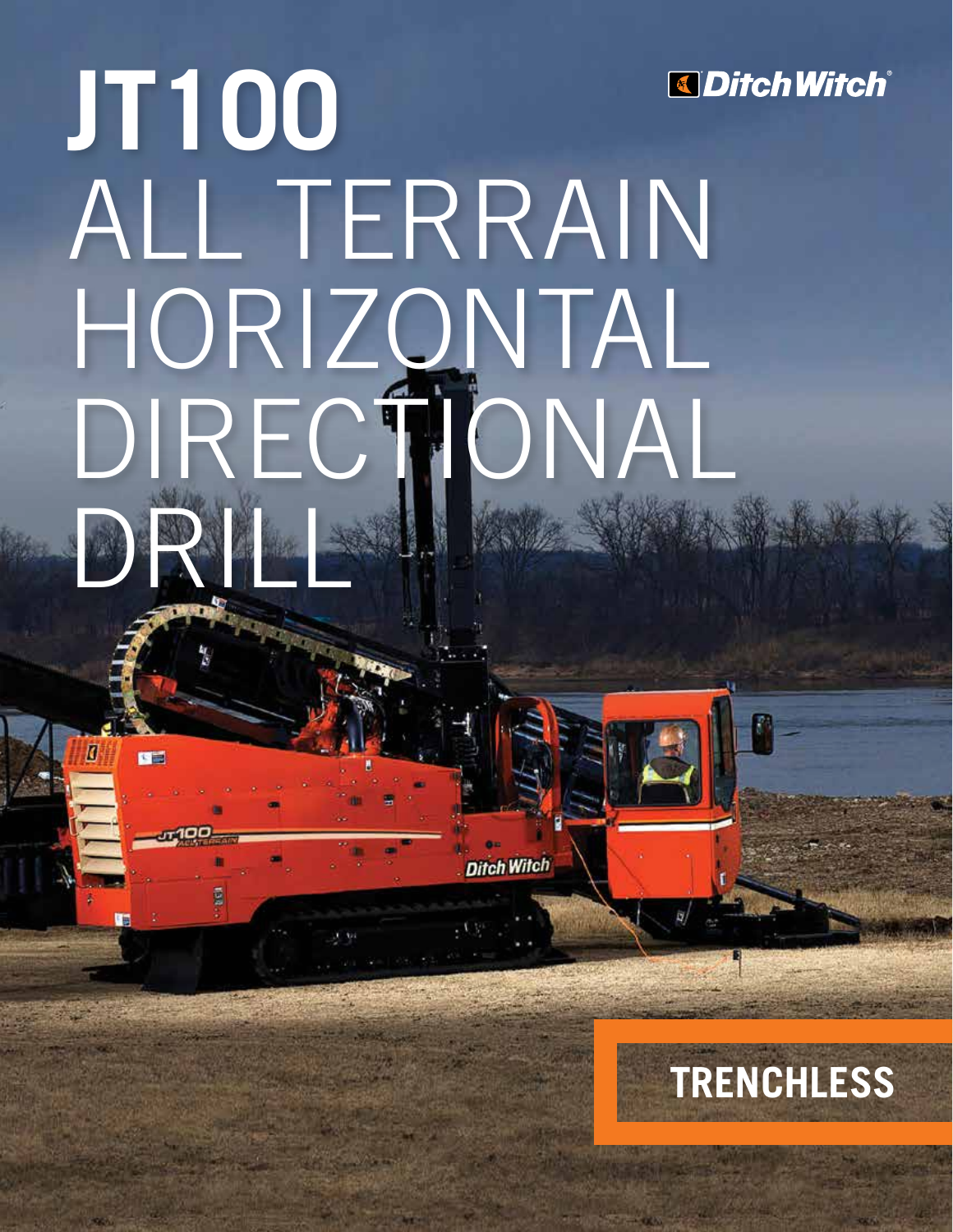## **JT100** ALL TERRAIN HORIZONTAL DIRECTIONAL DRILL

Infinitely variable rotary drive enables the JT100 All Terrain to match spindle speed and torque to power through virtually any soil condition.

2

Exclusive dual-pivot drill frame allows steeper entry angles without raising tracks off the ground.

268-hp (200-kW) engine efficiently delivers tremendous power to all drilling functions so you can get the job done faster.

8

100,000 lb (445 kN) of pullback and 12,000 ft·lb (16300 N·m) of torque make the JT100 All Terrain ideal for installations of largediameter pipe.

9



3

Large-capacity, 230  $gpm (870-I/min)$  fluid pump plus larger hoses and fittings help move fluid downhole faster, for greater productivity.

Fully enclosed cab offers instrument panel gauges positioned for visibility, conveniently placed controls and an excellent view of the tool joint.

大田

34

1

相關

Heavy-duty, double rack-and-pinion thrust drive is field-proven to push/pull through long, tough bores.

When you're challenged with a lengthy installation through every type of soil including solid rock, you need the superior power and technology offered by the Ditch Witch® JT100 All Terrain Horizontal Directional Drill. With the JT100 All Terrain you get 100,000 lb (445 kN) of pullback and up to 12,000 ft•lb (16300 N•m) of torque, powered by a huge, 268-hp (200-kW) engine. Everything is engineered to maximize the productivity of the machine's patented All Terrain technology, a two-pipe drilling system that enables you to drill and steer simultaneously.





Optional onboard loader and exclusive heavy-duty anchor system eliminate the need for large and expensive support equipment, reducing transportation costs, setup time and jobsite size.

**Ditch Witch** 

5

Industry-exclusive, patented All-Terrain two-pipe drilling system provides more power to the bit than any other rockdrilling system in its class.